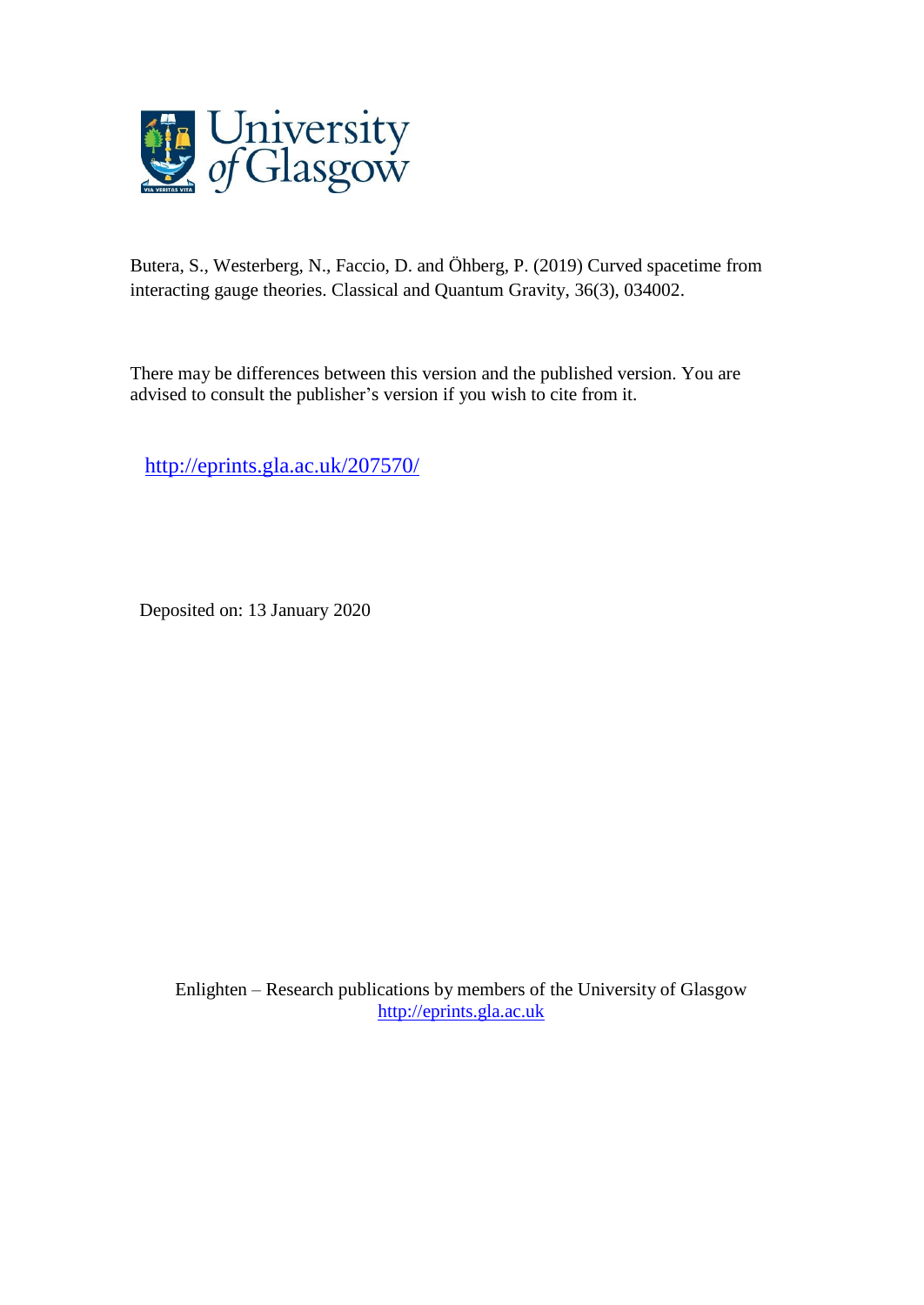#### **ACCEPTED MANUSCRIPT**

# Curved spacetime from interacting gauge theories

To cite this article before publication: Salvatore Butera et al 2018 Class. Quantum Grav. in press <https://doi.org/10.1088/1361-6382/aaf9f6>

## Manuscript version: Accepted Manuscript

Accepted Manuscript is "the version of the article accepted for publication including all changes made as a result of the peer review process, and which may also include the addition to the article by IOP Publishing of a header, an article ID, a cover sheet and/or an 'Accepted Manuscript' watermark, but excluding any other editing, typesetting or other changes made by IOP Publishing and/or its licensors"

This Accepted Manuscript is **© 2018 IOP Publishing Ltd**.

During the embargo period (the 12 month period from the publication of the Version of Record of this article), the Accepted Manuscript is fully protected by copyright and cannot be reused or reposted elsewhere. As the Version of Record of this article is going to be / has been published on a subscription basis, this Accepted Manuscript is available for reuse under a CC BY-NC-ND 3.0 licence after the 12 month embargo period.

After the embargo period, everyone is permitted to use copy and redistribute this article for non-commercial purposes only, provided that they adhere to all the terms of the licence <https://creativecommons.org/licences/by-nc-nd/3.0>

Although reasonable endeavours have been taken to obtain all necessary permissions from third parties to include their copyrighted content within this article, their full citation and copyright line may not be present in this Accepted Manuscript version. Before using any content from this article, please refer to the Version of Record on IOPscience once published for full citation and copyright details, as permissions will likely be required. All third party content is fully copyright protected, unless specifically stated otherwise in the figure caption in the Version of Record.

View the [article online](https://doi.org/10.1088/1361-6382/aaf9f6) for updates and enhancements.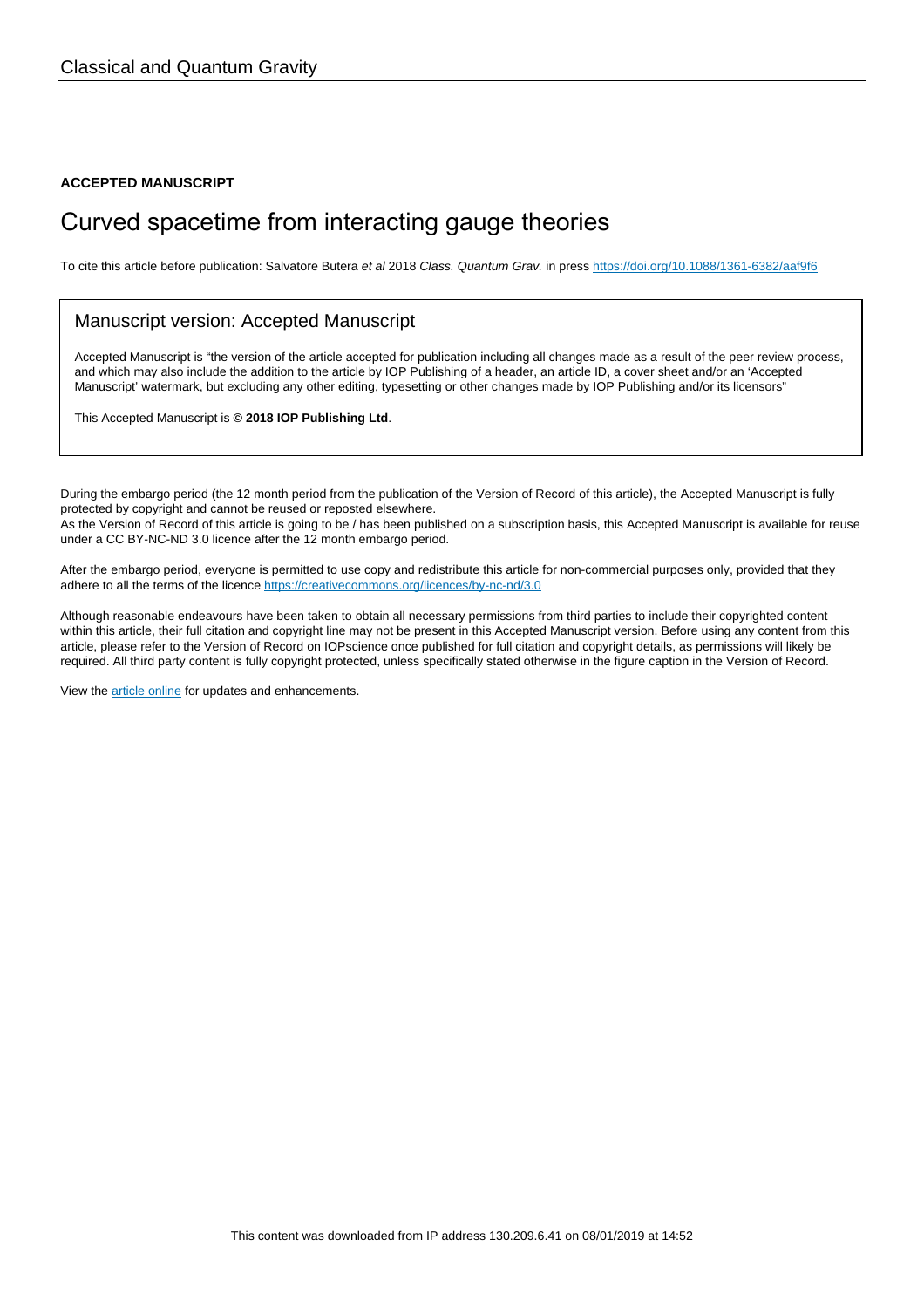# Curved spacetime from interacting gauge theories

## Salvatore Butera<sup>1</sup>

<sup>1</sup> INO-CNR BEC Center and Dipartimento di Fisica, Università di Trento, 38123 Povo, Italy

## Niclas Westerberg<sup>2,3</sup>

 SUPA, Institute of Photonics and Quantum Sciences, Heriot-Watt University, Edinburgh EH14 4AS, United Kingdom School of Physics & Astronomy, University of Glasgow, Glasgow G12 8QQ, United Kingdom

## Daniele Faccio<sup>3</sup>

 School of Physics & Astronomy, University of Glasgow, Glasgow G12 8QQ, United Kingdom

# Patrik  $\ddot{\text{O}}$ hberg<sup>2</sup>

 SUPA, Institute of Photonics and Quantum Sciences, Heriot-Watt University, Edinburgh EH14 4AS, United Kingdom

Abstract. Phonons in a Bose-Einstein condensate can be made to behave as if they propagate in curved spacetime by controlling the condensate flow speed. Seemingly disconnected to this, artificial gauge potentials can be induced in charge neutral atomic condensates by for instance coupling two atomic levels to a laser field. In this work, we connect these two worlds and show that synthetic interacting gauge fields, i.e., density-dependent gauge potentials, induce a non-trivial spacetime structure for the phonons. Whilst the creation of effective horizons for phonons solely depends on the flow speed of the condensate, this allows for the creation of new spacetime geometries which can be easily designed by tuning the transverse laser phase. By exploiting this new degree of freedom we show that effectively charged phonons in 2+1 dimensions can be simulated, which behave as if they move under the influence of both a gravitational and an electromagnetic field. **Curved spacetime from interacting gauge theories**<br>  $\frac{2}{3}$ <br>  $\frac{2}{3}$ <br>  $\frac{2}{3}$ <br>  $\frac{2}{3}$ <br>  $\frac{2}{3}$ <br>  $\frac{2}{3}$ <br>  $\frac{2}{3}$ <br>  $\frac{2}{3}$ <br>  $\frac{2}{3}$ <br>  $\frac{2}{3}$ <br>  $\frac{2}{3}$ <br>  $\frac{2}{3}$ <br>  $\frac{2}{3}$ <br>  $\frac{2}{3}$ <br>  $\frac{2}{3}$ <br>  $\frac{$ 

PACS numbers: 03.75.Kk 04.62.+v 04.70.Dy

Submitted to: Class. Quantum Grav.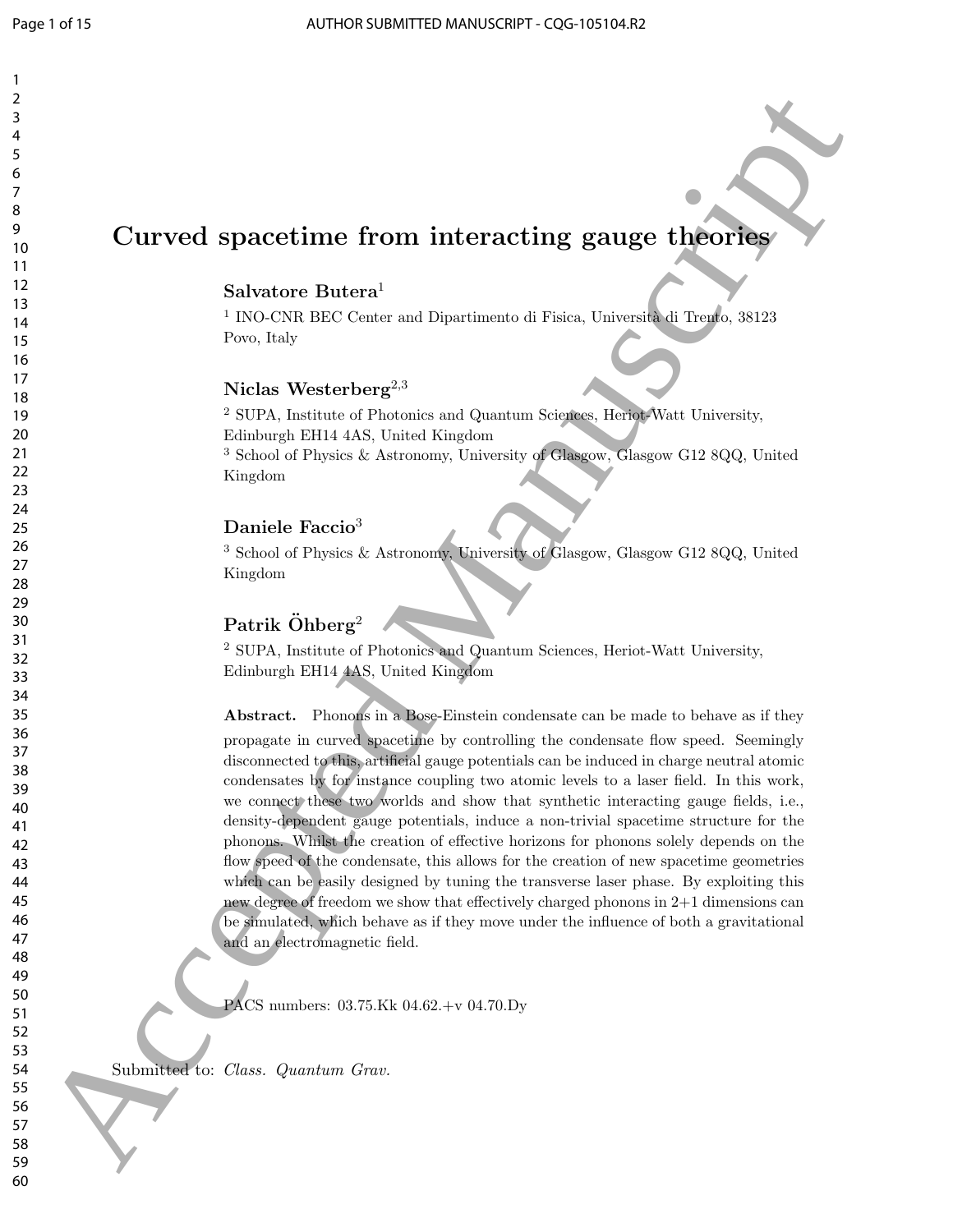### 1. Introduction

Analogue gravity has in the recent decades provided us with a powerful simulator of quantum fields in curved spacetime. In this discipline, we seek physical systems whose underlying dynamics might be different from gravity, but where an apparent spacetime picture emerges for some field in the system [1, 2, 3]. Consequently, a quantum field would then behave as though it is in curved spacetime. In this way, it is possible to study physics that relies on the spacetime structure, but not the gravitational dynamics. Thus, by analogy, effects such as Hawking radiation, the process in which black holes evaporate by emitting thermal radiation, proposed by S Hawking [4, 5], the related Unruh effect [6], and cosmological particle creation [7, 8] are no longer unattainable experimentally. For instance, this has enabled the experimental study of the Hawking effect in flowing Bose-Einstein Condensates (BEC) [9, 10, 11], flowing water [12] and nonlinear optics [13], although in the latter the observed radiation might have had a more complicated origin. In-depth theoretical studies in BECs  $[14, 15, 16, 17, 18, 19, 20, 21]$ , ultracold fermions [22], moving/nonlinear optical media [23, 24, 25, 26, 27], rings of trapped ions [28] and superconducting circuits [29] to name a few, has exposed a multitude of properties of analog Hawking radiation. For example, this unveiled the existence of density-density correlations in a BEC with a sub/supersonic transition [30] that are vital for experimental investigation [9]. Another example is the deep connection between seemingly unrelated quantum field phenomena such as the dynamical Casimir effect, Hawking radiation and time-refraction [31, 32, 33]. Although Hawking radiation has held most of the attention of the community, analogue gravity is not restricted to this phenomenon alone. For example cosmological particle creation was studied in [34, 35, 3, 36, 37]. Correct agachtime from the<br>random point of the state of the state of the state of the state of the<br>state of the state of the state of the state of the state of the state<br>of the state of the state of the state of the state

However, so far analogue gravity has been restricted to the study of spacetimes created using only *one* degree of freedom  $[1, 2, 3]$ . For instance, the current of a BEC has as of yet been the sole determiner of the analogue spacetime felt by the phonons propagating in it. In this article, we will introduce a second degree of freedom in the form of a gauge potential, by which richer physics can in principle be simulated. From an experimental perspective, this allows the experimenter to overcome some limitations in spacetime geometry design related to the physical velocity of the system. Despite recent progress in creating sonic horizons in a BEC  $[9, 10, 11]$ , the fine-tuning of an effective spacetime is still exceptionally challenging with current techniques. The reason, apart from the technical aspect, is that velocity profiles achievable are always restricted to satisfy the physical constraint provided by the continuity equation. By using the degree of freedom introduced by the gauge potential, the effective spacetime geometry experienced by phonons can be designed with much more flexibility, as it only relies on the phase profile of the laser beam coupling the internal states of atoms, which can be chosen almost at will by the experimenter. Synthetic gauge potentials emerge in coldatom systems by for instance coupling the centre-of-mass motion of the particles to their internal degrees of freedom with a laser [38, 39]. A Berry connection [40] then emerges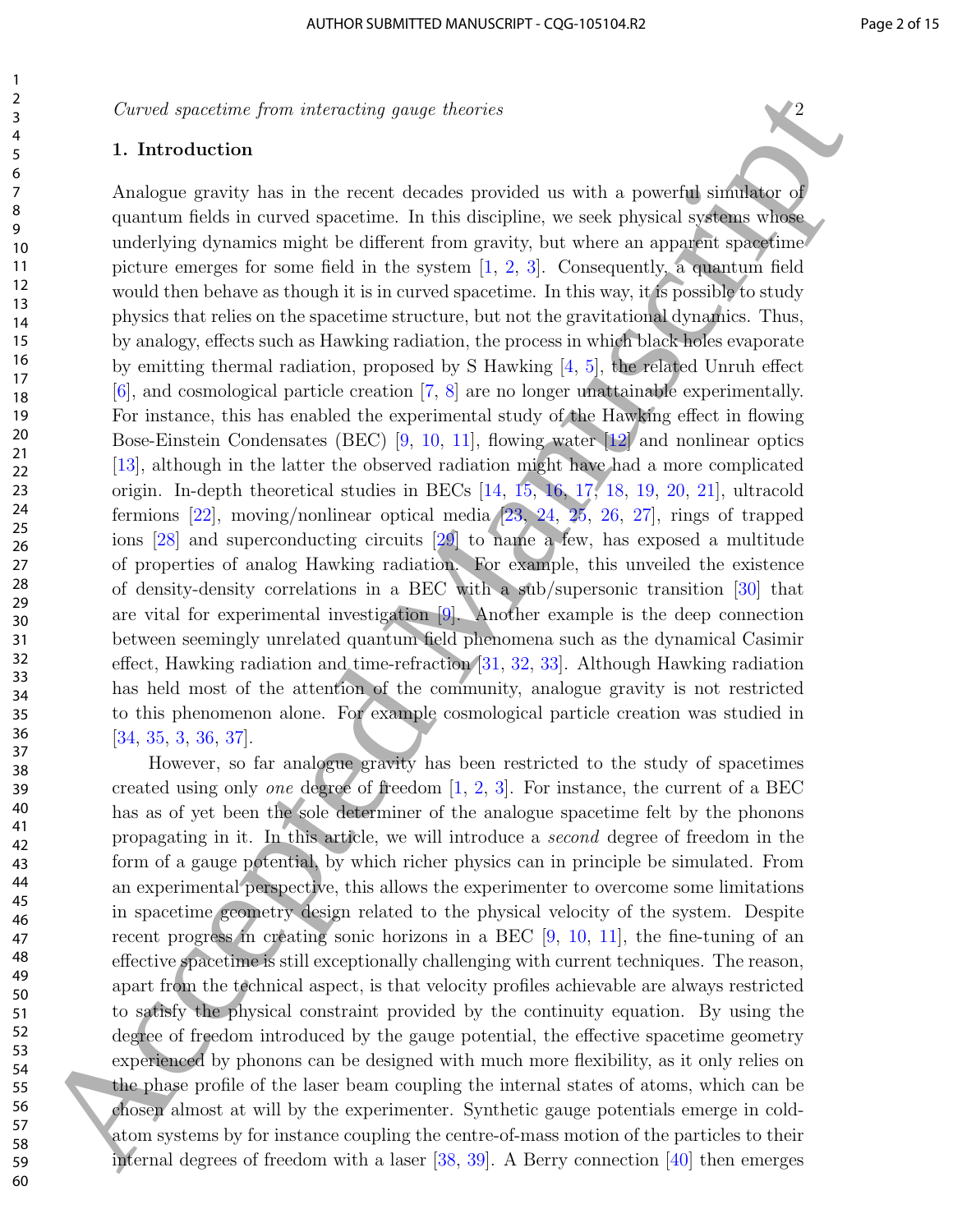in the form of a vector potential for the centre-of-mass dynamics. The coupled atomic states must be long-lived compared to the characteristic time scales of the investigated analogue phenomena. Atomic losses due to spontaneous decay, happening on competing time scales, would overwhelm the sought physics and eventually destroy the condensate. Working with atomic optical transitions, promising candidates could for instance be Ytterbium and Strontium which have extremely long lived states of the order of seconds [38]. An alternative route in order to avoid spontaneous emission and heating is to use dark states and three-level atoms [41, 38].

In this paper we start from a density-dependent gauge potential, first described in [42], and demonstrate how this adds a new degree of freedom to analogue gravity models. We show that the nonlinearity of the vector potential introduces a new mechanism for designing effective spacetime geometries in a condensate. This new degree of freedom is potentially very powerful, owing to the design flexibility of effective spacetimes. We then discuss how the additional degree of freedom introduced by the nonlinear gauge potential allows us to extend analogue gravity beyond what is currently possible. By choosing a particular configuration for the system we show for example that effectively charged particles in  $2+1$  dimensions can be simulated with phonons, which behaves as particles subjected to both a gravitational and an electromagnetic field. Correct agachettres from interacting gange factorics<br>  $\frac{2}{3}$  in the form of a static projection for the caster and the static static static static static static static static static static static static static static s

This article is structured as follows. In Section 2, we introduce artificial gauge fields for Bose-Einstein condensates, and in particular discuss density-dependent gauge fields. We derive the effective acoustic metric for phonons in a BEC under the influence of density-dependent gauge fields in Section 3. Furthermore, in Section 4 we show that the acoustic metric can be cast into a Kaluza-Klein framework, and that the phonons acquire an effective charge. Finally we discuss the experimental consideration in Section 5 and conclude in Section 6.

In this work, we will be using a  $(-, +, +, +)$  metric signature, and spatial vector quantities are denoted with boldface typesetting, for instance  $\mathbf{u} = (u_1, u_2, u_3)$ . The magnitude of a spatial vector is denoted as  $u = \sqrt{u \cdot u}$  according to the underlying physical metric in the laboratory frame (i.e. not the effective metric), unless otherwise stated. Furthermore, a component of a vector will be denoted as  $u<sub>C</sub>$  for some set of indices  $\zeta$ . Throughout this work, we will use capital Roman indices  $M, N$  to indicate range  $\{0, 1, 2, 3\}$ , whereas Greek indices  $\mu, \nu$  run over  $\{0, 1, 2\}$  and finally use lower case Roman indices i, j to refer to the respective spatial components. Furthermore, we will make use of Cartesian coordinates, unless otherwise stated.

## 2. The physical system

In this Section we describe how a density-dependent gauge potential  $[42, 43, 44, 45, 46]$ can be created in a Bose-Einstein condensate. We consider a BEC of two-level atoms, where the collisional interactions are modelled by a zero-range pseudo potential. The two internal atomic levels are coupled by an external laser. The microscopic N-body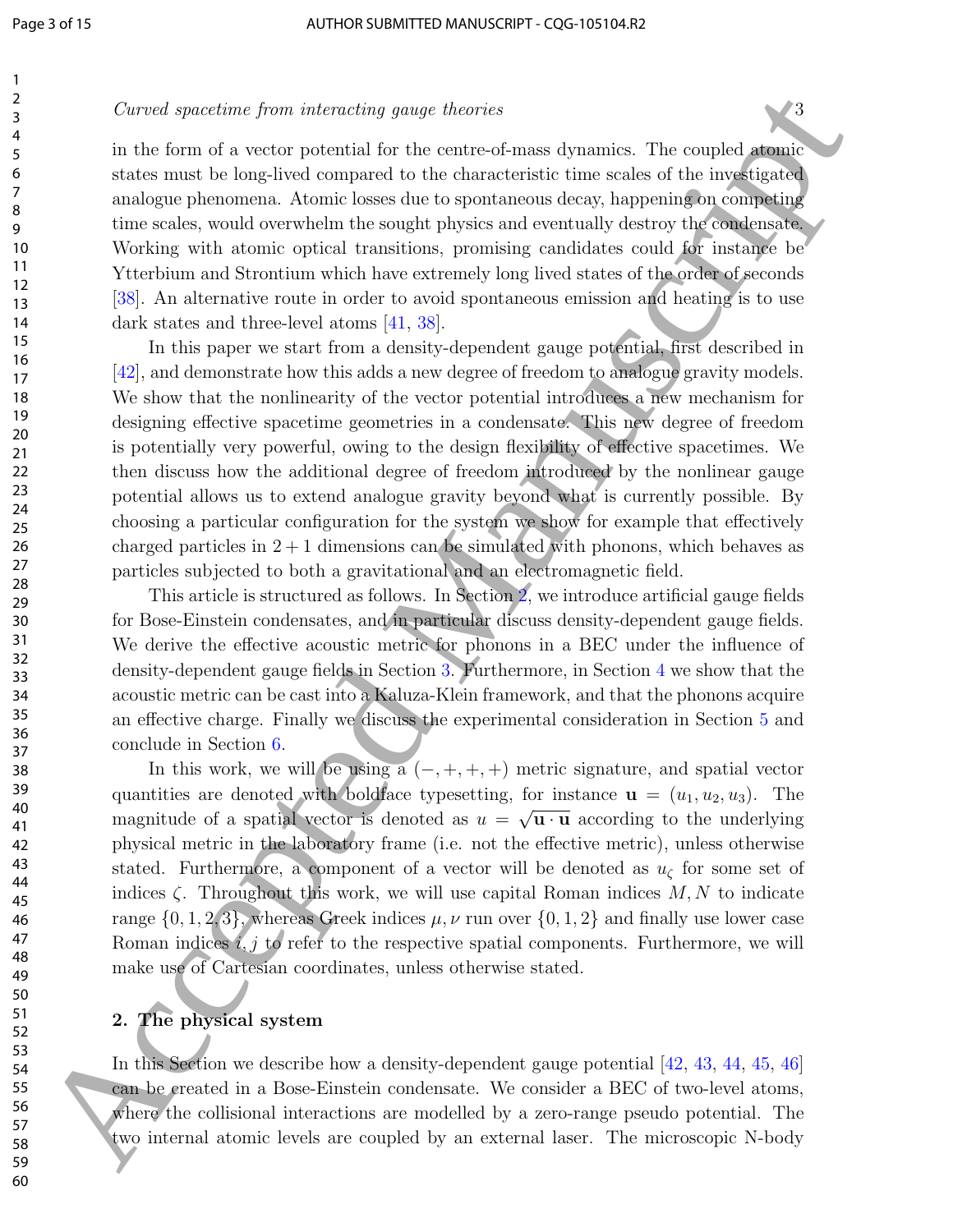Hamiltonian which describes the dynamics of the system is then given by [42]

$$
H = \sum_{n=1}^{N} \left[ \left( \frac{\mathbf{p}_n^2}{2m} + V_{\text{ext}}(\mathbf{r}_n) \right) \otimes \mathbb{I}_n + H_{\text{int}}(\mathbf{r}_n) \right] \otimes \mathbb{I}_{\mathcal{H}\backslash n} + \sum_{n<\ell}^{N} G_{n,\ell}(\mathbf{r}_n, \mathbf{r}_\ell) \otimes \mathbb{I}_{\mathcal{H}\backslash \{n,\ell\}}.
$$
 (1)

The first term in Eq. (1) is the sum of the non-interacting Hamiltonians, with  $\mathbf{p}_n = -\left(i/\hbar\right)\nabla_n$  and  $\mathbf{r}_n$  the quantum mechanical momentum operator, where  $\nabla$  is the standard *nabla* operator (e.g.  $\nabla = (\partial_{x_1}, \partial_{x_2}, \partial_{x_3})$  in Cartesian space with  $x_i$  being the spatial coordinates), and the position of the nth particle. The identity operators  $\mathbb{I}_{\mathcal{H}\setminus\{n,\ell,...\}}$  act on the subspace which excludes the particles  $n, \ell, ...$ . The coupling between the two internal levels  $|1\rangle$  and  $|2\rangle$  is given by

$$
H_{\rm int}(\mathbf{r}) = \frac{\hbar \Omega(\mathbf{r})}{2} \begin{pmatrix} 0 & e^{-i\phi(\mathbf{r})} \\ e^{i\phi(\mathbf{r})} & 0 \end{pmatrix}
$$
 (2)

where  $\Omega(\mathbf{r})$  is the Rabi frequency which characterizes the strength of the light-matter coupling and  $\phi(\mathbf{r})$  is the phase of the laser phase, both depending in general on position r. We further assumed that the laser detuning from the atomic resonance is zero. The second term in Eq. (1) represents the two-body interaction between the particles which takes the diagonal form  $G_{n,\ell} (\mathbf{r}_n, \mathbf{r}_\ell) = \text{diag} [U_{11}, U_{12}, U_{12}, U_{22}] \delta(\mathbf{r}_n - \mathbf{r}_\ell)$ , with the coupling constants given by  $U_{ij} = 4\pi\hbar^2 a_{ij}/m$  and where  $a_{ij}$  are the scattering lengths relative to the three different collision channels. The Lagrangian is written in terms of the Hamiltonian as Correct agachettens from interacting gange theories<br>  $\frac{2}{3}$ <br>
Formitures and side describes the byten in the system is the system in Eq. (2)<br>  $\frac{2}{3}$ <br>  $B = \sum_{n=1}^{\infty} \left[ \left( \frac{1}{2n} + V_{\text{tot}}(n_n) \right) \otimes T_{n+1} + H_{\text{tot}}(n_n) \$ 

$$
L = \prod_{i=1}^{N} \left( \int d^3 r_i \right) \left[ \mathbf{\Psi}^\dagger \left( i \hbar \partial_t - H \right) \mathbf{\Psi} \right]. \tag{3}
$$

Here  $d^3r_i$  is the volume element occupied by the *i*-th particle (Riemann measure of the integral). In the limit of weakly interacting atoms,  $\rho_i a_{ij}^3 \ll 1$  (with  $i, j = 1, 2$ ), the many-body wavefunction  $\Psi(\mathbf{r}_1, \mathbf{r}_2, \dots \mathbf{r}_N)$  is written as the symmetrized product of the single particle (pseudo-)spinor wave function  $\phi(\mathbf{r})$ , which satisfies the normalization condition  $\int d^3r \, \phi^\dagger \phi = 1$ , so that  $\Psi(\mathbf{r}_1, \mathbf{r}_2, ... \mathbf{r}_N) = \prod_{i=1}^N \phi(\mathbf{r}_i)$ . By using this meanfield ansatz for the many-body wave function, the Lagrangian takes the form

$$
L_{MF} = \int d^3r \left[ \boldsymbol{\psi}^\dagger \left( i\hbar \partial_t - H_{MF} \right) \boldsymbol{\psi} \right], \tag{4}
$$

where we defined the condensate wave function  $\psi(\mathbf{r}) = \sqrt{N} \phi(\mathbf{r})$  and the single particle mean field Hamiltonian  $H_{MF}$ 

$$
H_{MF} = \left(\frac{\mathbf{p}^2}{2m} + V_{\text{ext}}\left(\mathbf{r}\right)\right) \otimes \mathbb{I} + H_{\text{int}}(\mathbf{r}) + U_{\text{MF}}.\tag{5}
$$

Hereafter we will drop the explicit space-dependence from the equations, unless needed for clarity's sake. Here  $\mathbb{I}$  the  $2 \times 2$  identity operator which acts in the space of the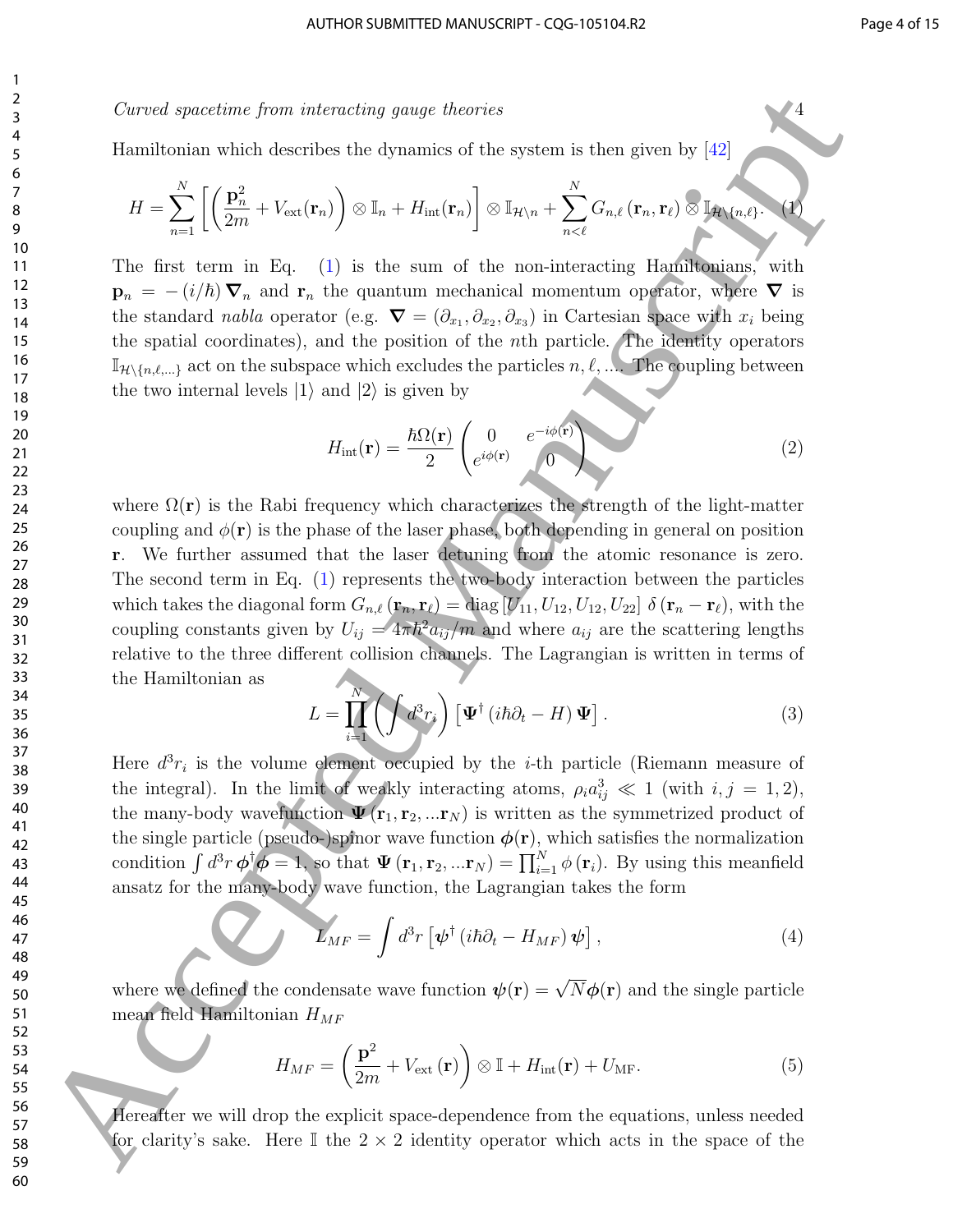atomic internal degrees of freedom. In Eq.  $(5)$  the operator  $U_{\text{MF}}$  describes the mean field collisional effects, and is given by

$$
U_{\rm MF} = \frac{1}{2} \begin{pmatrix} \Delta_1 & 0\\ 0 & \Delta_2 \end{pmatrix}
$$

with

$$
\Delta_1 = U_{11}\rho_1 + U_{12}\rho_2
$$
\n
$$
\Delta_2 = U_{12}\rho_1 + U_{22}\rho_2
$$
\n(3)

where  $\rho_i = |\psi_i|^2$  is the density of atoms in level  $|i\rangle$   $(i = 1, 2)$ , and  $\psi_i$  the corresponding component of the order parameter.

In the weakly interacting limit, the coupling energy  $\hbar\Omega$  between the internal states can be much larger than the collisional mean field shifts. This allows us to treat the meanfield interaction as a small perturbation to the atom-light coupling. To first order in  $\mathcal{O}(\rho_{ij}U_{ij}/\hbar\Omega)$  (with  $i, j = 1, 2$ ), the eigenstates can be written as

$$
|\chi_{\pm}\rangle = |\chi_{\pm}^{(0)}\rangle \pm \frac{\Delta_1 - \Delta_2}{\hbar \Omega} |\chi_{\mp}^{(0)}\rangle, \tag{9}
$$

(6)

where  $|\chi_{\pm}^{(0)}\rangle = (1) \pm e^{i\phi} |2\rangle$  / 2 are the so called dressed states. The interacting dressed states in Eq. (9), represent a basis for the internal Hilbert space of the atoms. The condensate wave function  $|\psi(\mathbf{r},t)\rangle$  can therefore be written as  $|\psi(\mathbf{r},t)\rangle$  =  $\sum_{i=\{+,-\}} \psi_i(\mathbf{r},t) |\chi_i\rangle.$ 

Our goal is to describe the center-of-mass dynamics of the atoms whose internal state is given by  $|\chi_{\pm}\rangle$  in Eq. (9). In order to do that we use the adiabatic assumption where  $\psi_{\pm}(\mathbf{r},t) \equiv 0$ . This assumption is valid as long as the collisionally induced detuning  $\Delta_i$  (i = 1, 2) is small compared to  $\hbar\Omega$ . The projection of the mean field Lagrangian in Eq. (4) onto the dressed states ( $|\chi_{\pm}\rangle$ ) then results in the Lagrangian Source agachtene from interaction gaspe theories<br>
about vinteral disperse of ference and the pressure from equinomer figures and is given by<br>  $V_{AB} = \frac{1}{2} \begin{pmatrix} \lambda_1 & 0 \\ 1 & \Delta_2 \end{pmatrix}$ <br>  $V_{AB} = \frac{1}{2} \begin{pmatrix} \lambda_1 & 0 \\ 0 & \Delta_2 \end$ 

$$
L_{\pm} = \int d^3r \left[ \psi_{\pm}^{\dagger} \left( i\hbar \partial_t - H_{\pm} \right) \psi_{\pm} \right], \tag{10}
$$

where

$$
H_{\pm} = \frac{(\mathbf{p} - \mathbf{A}_{\pm})^2}{2m} + W \pm \frac{\hbar \Omega}{2} + \frac{U}{2}
$$
 (11)

is the Hamiltonian describing the dynamics of the  $\pm$  component of the condensate with  $U = (U_{11} + U_{22} + 2U_{12})/4$ . The vector potential  $\mathbf{A}_{\pm} = -\langle \chi_{\pm} | \mathbf{p} | \chi_{\pm} \rangle$  and the scalar potential  $\overline{W} = |\langle \overline{\chi_+} | \mathbf{p} | \chi_- \rangle|^2 / 2m$  stem from the adiabatic projection of the full system onto one of the subspaces spanned by the dressed states.

If we now substitute the dressed states from Eq. (9) into the expressions for the vector and scalar potential, together with  $\Delta_1 = \rho_{\pm}(u_{11} + U_{12})/2$ ,  $\Delta_2 = \rho_{\pm}(U_{22} + U_{12})/2$ from Eqs. $(7)$  and  $(8)$ , we obtain, to leading order,

 $2212$ 

$$
\mathbf{A}_{\pm} = \mathbf{A}^{(0)} \pm \mathbf{a}_1 \rho_{\pm}(\mathbf{r}),\tag{12}
$$

$$
W = \frac{|\mathbf{A}^{(0)}|^2}{2m}.
$$
\n
$$
(13)
$$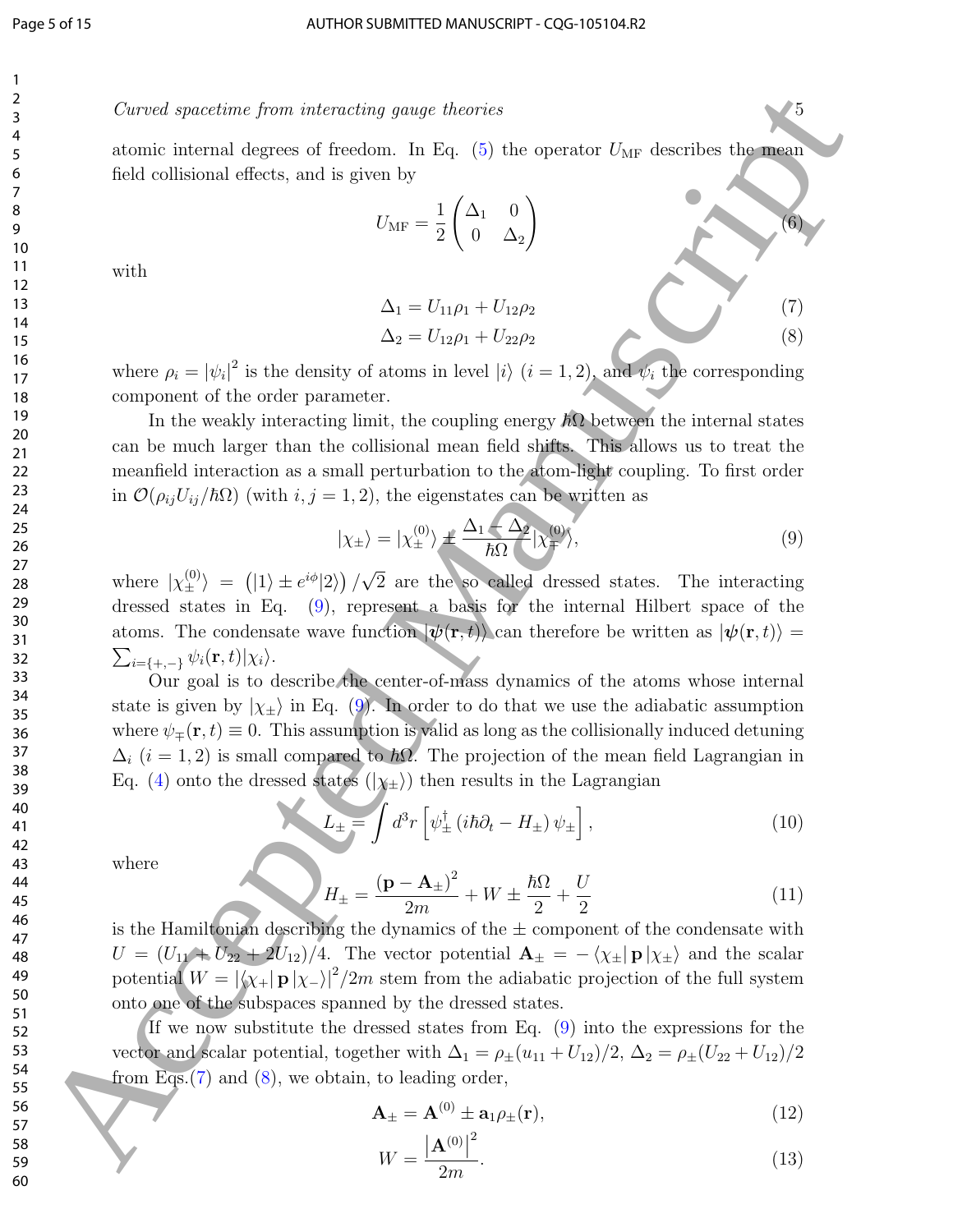$\emph{Curved spacetime from interacting gauge theories} \begin{equation} \begin{equation} \begin{array}{c} 6 \end{array} \end{equation}$ 

Here we define by m the mass of the atoms,  $\mathbf{A}^{(0)} = -\frac{\hbar}{2} \nabla \phi$  the single particle component of the vector potential, with  $\nabla \phi$  the gradient of the phase  $\phi$  of the laser beam and  $\rho_{\pm}(\mathbf{r}) = |\psi_{\pm}|^2$  the density of the dressed state, with  $\psi_{\pm}$  the condensate order parameter. The vector  $\mathbf{a}_1 = [(U_{11} - U_{22})/(8\Omega)] \nabla \phi$  controls the direction and strength of the first order nonlinear, density-dependent contribution.

By minimizing the action  $S_{\pm} = \int dt L_{\pm}$  with respect to  $\psi_{\pm}^*$ , we obtain a Gross-Pitaevskii equation (GPE) for the condensate wave function, of the form

$$
i\hbar \frac{\partial \psi_{\pm}}{\partial t} = \left[ \frac{(\mathbf{p} - \mathbf{A}_{\pm})^2}{2m} - \mathbf{a}_1 \cdot \mathbf{j} + W + U \rho_{\pm} \right] \psi_{\pm}
$$
(14)

where a current nonlinearity appears,

$$
\mathbf{j} = \frac{\hbar}{2mi} \left[ \psi_{\pm}^* \left( \nabla - \frac{i}{\hbar} \mathbf{A}_{\pm} \right) \psi_{\pm} - \psi_{\pm} \left( \nabla + \frac{i}{\hbar} \mathbf{A}_{\pm} \right) \psi_{\pm}^* \right]. \tag{15}
$$

For the sake of readability we drop in what follows the subscript in the quantities defined above, that is we write  $\psi_{\pm} \to \psi$  and similarly for **A** and  $\rho$ . The following equations are the same weather we consider the  $(+)$  or  $(-)$  component of the condensate, except for the sign of some terms. To distinguish between the two cases we use the convention that upper signs in the equations refer to the  $(+)$  component, while lower signs refer to the (−) one. The choice of working with one or the other component does not affect the generality of the following arguments. Working with the  $(+)$  or  $(-)$  component would be the same provided we exchange  $U_{11} \leftrightarrow U_{22}$ . Correct agachtene from interacting gange theories<br>
of the vector potential, with  $\nabla$  the temperature, Accepted Manuscript<br>
of the vector potential, with  $\nabla$  is the gradient of the phase of of the last baser model<br>
of

#### 3. Effective metric

The GPE in Eq. (14) provides the framework from which the effective spacetime felt by phonons can be derived. To this aim, we work in the hydrodynamic formalism, and write the order parameter in terms of the particle density  $\rho$  and its phase S, as  $\psi = \sqrt{\rho}e^{iS}$ . In terms of these quantities, the Eq. (14) is equivalent to the continuity and the (quantum) Euler equations

$$
\frac{\partial \rho}{\partial t} + \mathbf{\nabla} \cdot (\rho \mathbf{v}) = 0 \tag{16}
$$

and

$$
\hbar \frac{\partial S}{\partial t} = \frac{\hbar^2}{2m} \frac{\nabla^2 \sqrt{\rho}}{\sqrt{\rho}} - \frac{\hbar^2}{2m} (\nabla S)^2 \pm 2\rho \mathbf{a}_1 \cdot \mathbf{v} + \rho \left( \frac{\rho |\mathbf{a}_1|^2}{2m} - U \right).
$$
 (17)

Here  $\mathbf{v} = (\hbar/m)\nabla S - \mathbf{A}/m$  is the physical velocity in the condensate. Phonons represent long wavelength excitations of the system above its mean-field component. At the classical level, the dynamics of these excitations can be derived by linearizing Eqs. (16) and (17) on top of the condensate background. Given the density of particles in the condensate  $(\rho_0)$  and the phase of the order parameter  $(S_0)$ , we include small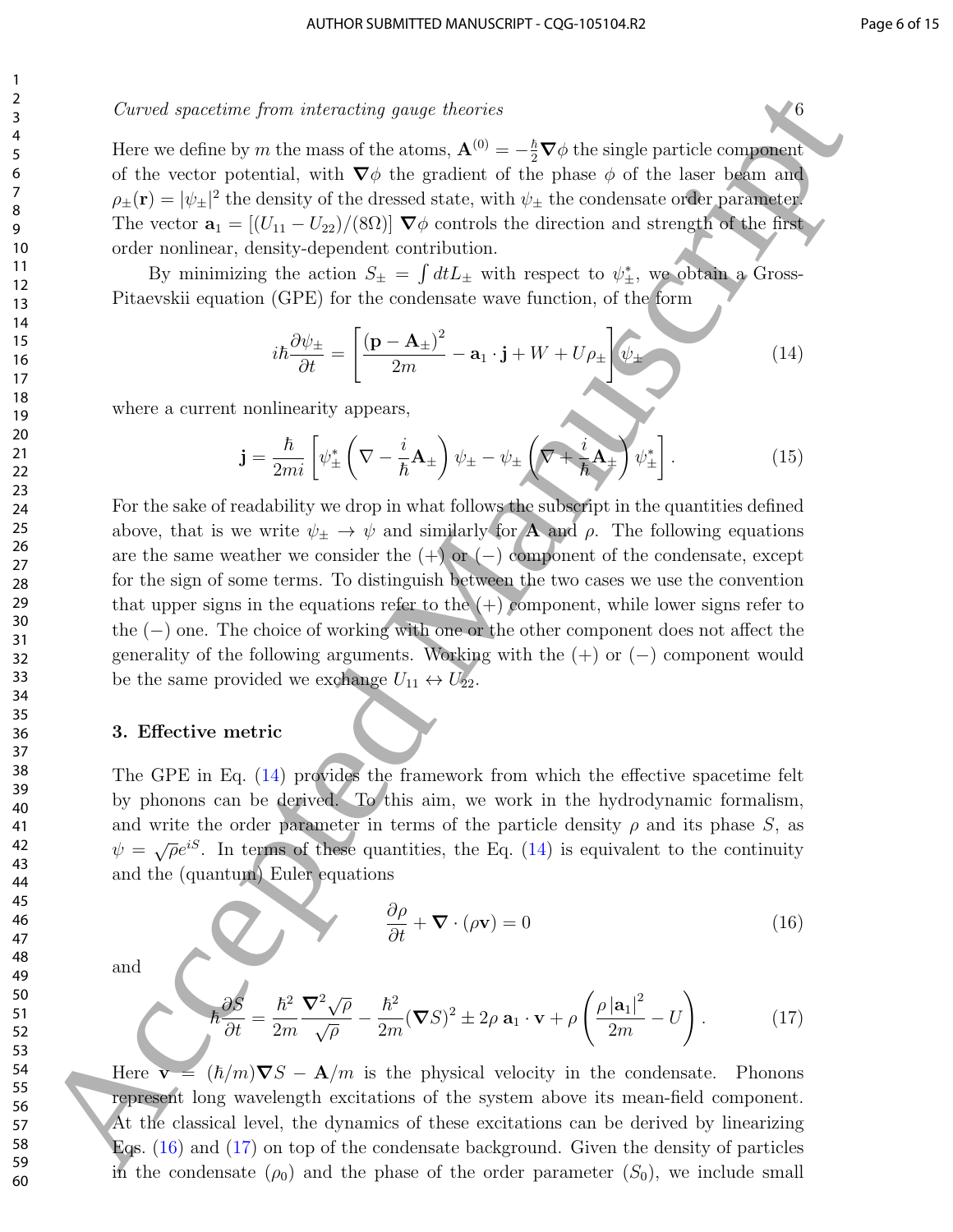perturbations in the theory by writing the density and the phase as  $\rho = \rho_0 + \rho_1$ and  $S = S_0 + S_1$ , respectively. Here  $\rho_1$  and  $S_1$  account for small deviations from the condensate component. Retaining only the first order terms in  $S_1$ , and  $\rho_1$ , and working in the hydrodynamic regime in which the quantum pressure can be neglected, the dynamics of the excitations is described by the equation

$$
\Box S_1 \equiv \frac{1}{\sqrt{-g}} \frac{\partial}{\partial x^M} \left( \sqrt{-g} g^{MN} \frac{\partial S_1}{\partial x^N} \right) = 0, \tag{18}
$$

where g is the metric determinant, and  $x^M$  is a set of Cartesian coordinate in the reference Minkowski spacetime of the laboratory (remind that capital Latin indices span the full 3+1 spacetime). This is the equation for a scalar field propagating in a curved spacetime [47] and describes the evolution of acoustic fluctuations living in the effective background geometry described by the metric  $q_{MN}$  tensor

$$
g_{MN} = \frac{\rho_0}{c_s} \left( \begin{array}{cc} -(c^2 - v_0^2) & -(v_0 + v_a)_j \\ -(v_0 + v_a)_i & \delta_{ij} \end{array} \right). \tag{19}
$$

Here  $\mathbf{v}_0 = \hbar \nabla S_0/m - \mathbf{v}_a$  is the physical velocity field in the condensate, and  $v_a = \rho_0 a_1/m$  is the effective velocity induced by the nonlinear vector potential. Also,  $c_s = (c^2 - 2v_a \cdot v_0 + v_a^2)^{1/2}$  is the local speed of sound in the condensate, while  $c = (U \rho_0/m)^{1/2}$  is the value it would take in absence of the potential. It is worth pointing out here that, by working in the hydrodynamic limit, we neglected dispersive effects in the model. The latter can be taken into account by retaining the quantum pressure term in Eq. (17). In terms of gravity analogue, this would lead to a momentum dependence in the metric in Eq. (19), that is encoded in the value of the speed of sound c. We limit the discussion in what follows to considering the low momentum limit of the model, and refer to the literature for what concerns the problems related to the "rainbow" character of the metric at high momenta [1].

Equation (19) shows that cross terms in the metric, mixing the space and time coordinates in the laboratory reference frame, are induced by the nonlinear vector potential. Interestingly, the time-time component (as well as the pure spatial components) of the metric is not affected by the nonlinear potential, and solely the physical velocity of the condensate is responsible for the establishment of an ergo-region and eventually the appearence of acoustic horizons in the system [1]. The nonlinear potential thus provides an extra degree of freedom that can be exploited in order to design effective spacetimes for phonons. In particular, Eq.  $(19)$  reveals that a nontrivial curved spacetime can be induced even for a static condensate, for which the physical velocity  $\mathbf{v}_0$  of particles is zero. Moreover, effects such as cosmological particle creation [47], or dynamical Casimir effect [48], where the time-dependent mode density of the vacuum manifests itself as particle creation, can be relatively easily implemented by simply modulating in time the light-matter interaction parameters, such as the Rabi frequency or the detuning. Ultimately, a time-modulation of the light-matter interaction leads to a time-dependent  $a_1$ , and thus a time-dependent metric. Source agreed<br>too interactive gaspe factories and the phase as  $\rho = \frac{1}{2}$  and<br> $\theta = 0.6$ . Expectively, while the shall yield the phase as<br> $\rho = \frac{1}{2}$  and S = 8. i. S., respectively. Here, a each S accent for small devia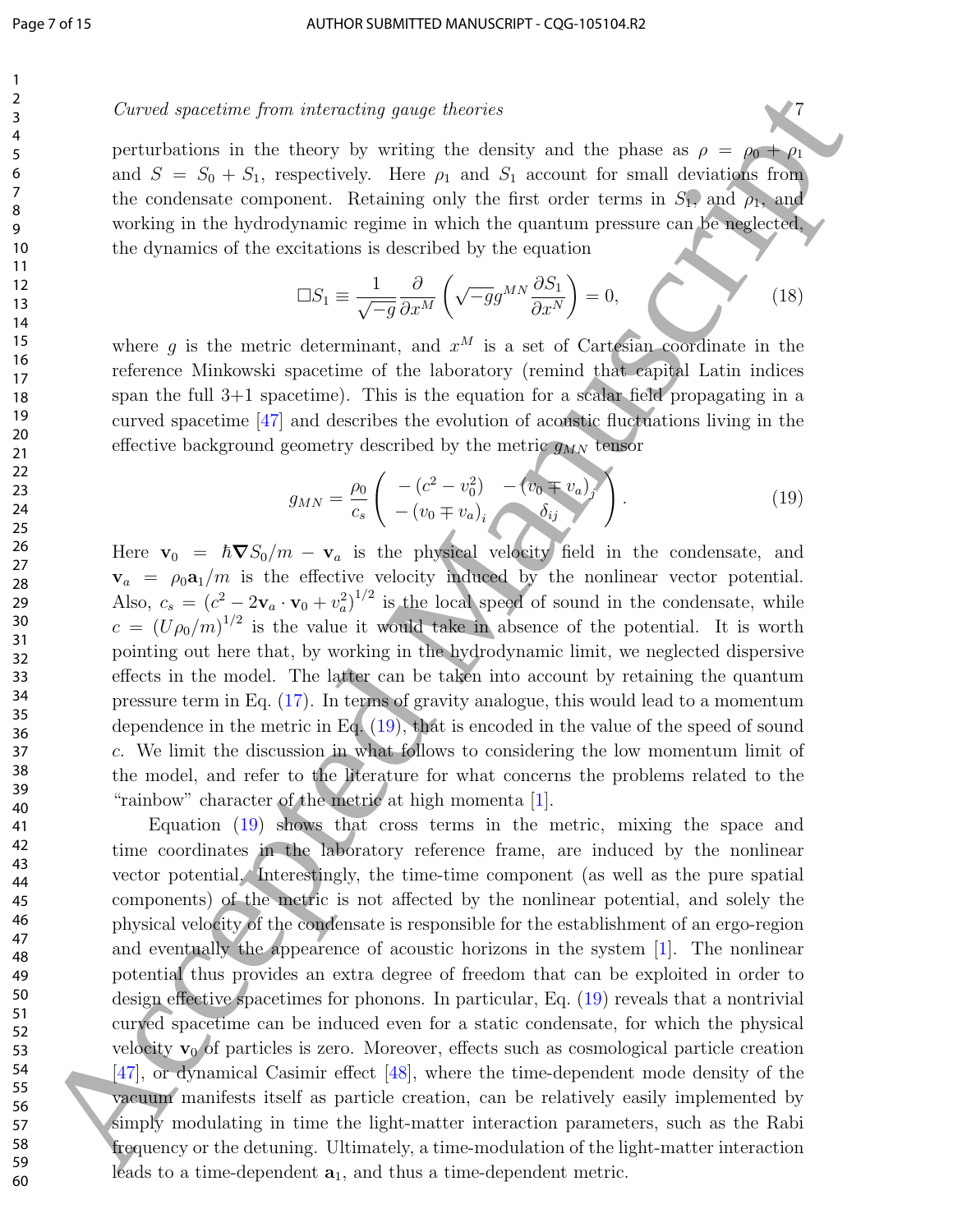#### Curved spacetime from interacting gauge theories 8

We show in the next section how the new degree of freedom provided by the nonlinear vector potential can be used to simulate the dynamics of charged particles in two-dimensions, moving under the combined influence of both a gravitational and an electromagnetic field.

#### 4. Simulating effectively charged phonons

We start with the metric in Eq.  $(19)$  and make the following time-coordinate transformation

$$
dt' = dt + \frac{(\mathbf{v}_0 - \mathbf{v}_a)}{c^2 - v_0^2} \cdot d\mathbf{r}.
$$
 (20)

This is a type of co-moving coordinates, and in this new set of coordinates the  $dtdx_i$ components of the metric are absorbed into the  $dx_i dx_j$  components. Not all metrics can be put into this form, but includes interesting cases such as both neutral and charged black holes, see for instance the well-known transformation connecting the Schwarzschild and the Gullstrand-Painlevé metrics  $[1]$ . Disregarding the conformal factor, the effective metric seen by phonons now reads

$$
ds^{2} = -\left(c^{2} - v_{0}^{2}\right)dt^{2} + \left[\delta_{ij} + \frac{(v_{0} - v_{a})_{i}}{\sqrt{c^{2} - v_{0}^{2}}}\frac{(v_{0} - v_{a})_{j}}{\sqrt{c^{2} - v_{0}^{2}}}\right]dx_{i}dx_{j}.
$$
 (21)

Let us now define the scalar  $\varphi^2 \equiv (v_0 - v_a)_3^2$  $\frac{2}{3}$ /( $c^2 - v_0^2$ ), the two-dimensional vector  $\mathcal{A}_i \equiv$  $(v_0 - v_a)_i / (v_0 - v_a)_3$  and the 2 + 1-dimensional metric  $h_{\mu\nu} = \text{diag}[-(c^2 - v_0^2), 1, 1]$ (note that Greek indexes take the values  $\mu, \nu, ... = 0, 1, 2$ , while lowercase Latin indexes run through the corresponding two-dimensional space sector  $(i = 1, 2)$ ). In terms of these quantities, the full  $3 + 1$  metric can be written as

$$
g_{MN} = \begin{pmatrix} h_{\mu\nu} + \varphi^2 \mathcal{A}_{\mu} \mathcal{A}_{\nu} & \varphi^2 \mathcal{A}_{\mu} \\ \varphi^2 \mathcal{A}_{\mu} & 1 + \varphi^2 \end{pmatrix} . \tag{22}
$$

Interestingly, if we assume that  $\varphi^2 \gg 1$  (such that  $1 + \varphi^2 \simeq \varphi^2$ ), this metric has the same form as the ansatz introduced by Klein [49] in the context of dimensional reduction in the Kaluza-Klein (KK) theory (up to the conformal factor in Eq. (19)). Such a theory represents the first attempt of pursuing the unification of electromagnetism and gravity, in the framework of a more general theory of gravity in higher dimensions [50, 51, 49].

One of the simpler implementation of this idea postulates the existence of a hidden fifth dimension, whose characteristic scale is of the order of the Planck length, and generalizes the Einstein theory of gravity to this higher dimensional spacetime. Electromagnetism then emerges upon dimensional reduction of the theory, i.e. "compactifying", or in other words integrating out, the extra dimension on a circle [50]. It is worth clarifying that the effective metric Eq. (22) seen by the phonons has of course nothing to do with the KK theory itself and its fundamental motivation. We General spacetives from interacting scale theorem degree is lined in the set of the set of the set of the set of the set of the set of the set of the set of the set of the set of the set of the set of the set of the set o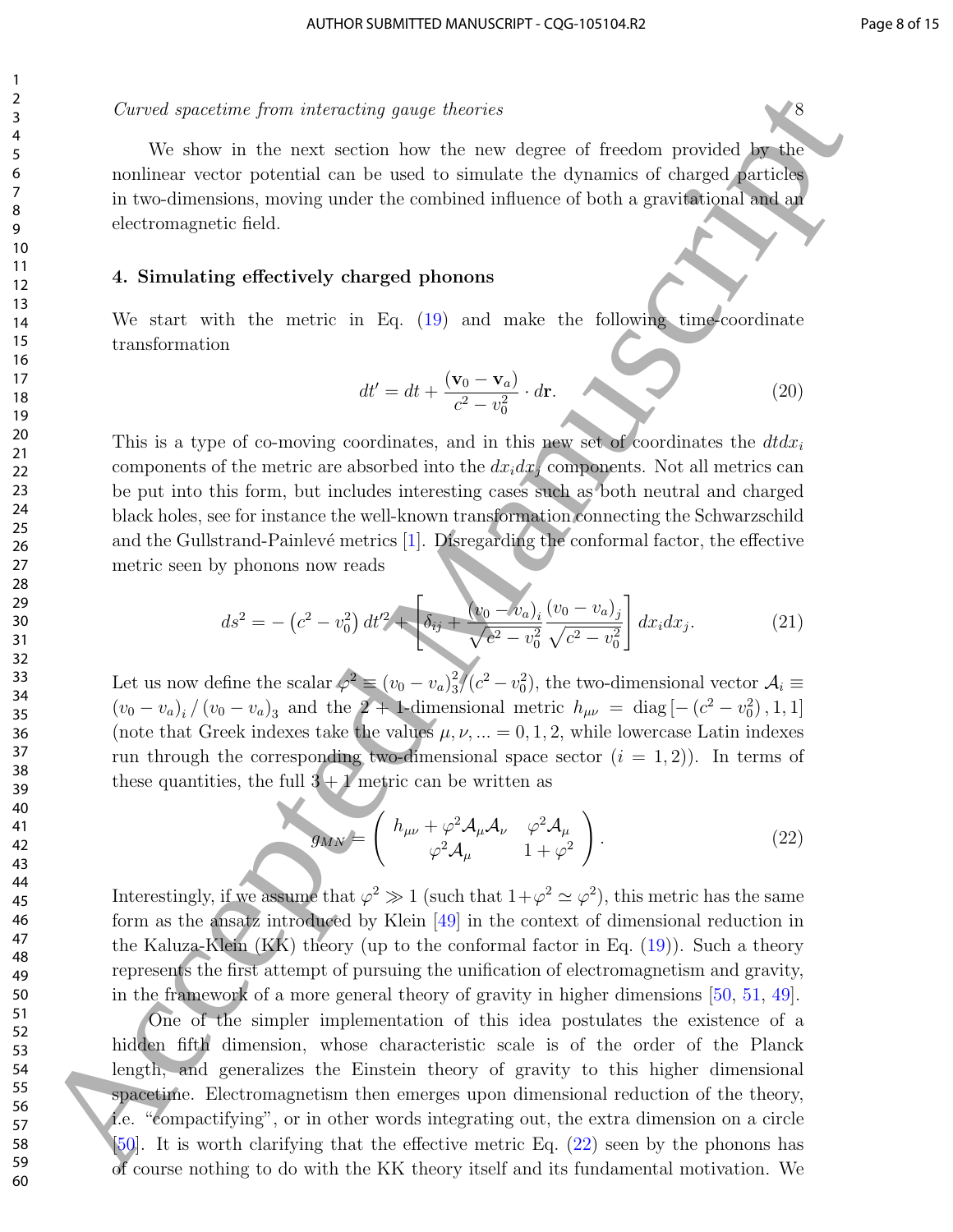are not looking here at any fundamental theory unifying electromagnetism and gravity. Moreover, the effective metric  $g_{MN}$ , or in other words, the 2 + 1 metric  $h_{\mu\nu}$  and the vector potential  $A_\mu$  are not dynamical objects, as is usual in analogue models. What is of interest here is that the effective metric seen by phonons in the condensate has the same form as the KK ansatz, and we expect to see analogous physics at the *kinematic* level.

By assuming that the *dilaton* field (in the KK language)  $\varphi$  is constant, and that the metric  $h_{\mu\nu}$  and the vector potential  $\mathcal{A}_{\mu}$  are both independent of (for instance) the coordinate  $x_3$ , the effective metric Eq. (22) can be seen as a KK metric in a  $2+1$ physical spacetime, in which the role of the extra dimension is played by the third spatial component. Following this reasoning,  $A_{\mu}$  takes the role of an effective electromagnetic potential for phonons in the 2 + 1 spacetime. Phonons in the  $x_1 - x_2$  plane of the condensate are thus expected to behave as the fundamental excitations of the KK theory. In other words, the phonons in the  $x_1 - x_2$  plane take on the character of charged particles subjected to both a gravitational and an electromagnetic field. Correct agachettres from interacting group theories<br>  $\frac{2}{3}$  correct agachettres at the correction of the symphonization and signature interaction of the symphonization of the symphonization of the symphonization of the

To prove this assertion we start from the action

$$
S = -\frac{1}{2} \int dt d^3r \sqrt{-g} g^{MN} \left( \partial_M S_1 \right) \left( \partial_N S_1 \right), \tag{23}
$$

from which the wave equation in Eq.  $(18)$  can be deduced. The factor g here is the determinant of the metric tensor in Eq. (22), which can also be expressed in terms of the determinant of the 2 + 1 metric tensor  $h = \det [h_{\mu\nu}]$ , as

$$
g = \det [g_{MN}]
$$
  
= det  $[h^{\mu\nu}]^{-1}$  $\left[ \left( \frac{1}{\varphi^2} + A^2 \right) - A^{\mu} h_{\mu\nu} A^{\nu} \right]^{-1}$  (24)  
=  $h\varphi^2$ ,

where in this case the inner product in  $\mathcal{A}^2$  uses the effective metric  $h_{\mu\nu}$ . Since, by assumption, the metric in Eq.  $(22)$  does not depend on the coordinate  $x_3$ , we can expand  $S_1$  in terms of a suitable basis  $\{\xi_n(x_3)\}\$ in the  $x_3$  direction

$$
S_1 = \sum_n s_n(x^{\nu}) \xi_n(x_3).
$$
 (25)

We consider for simplicity periodic boundary conditions and write the eigenmodes as  $\xi_n(x_3) = e^{ik_3^nx_3}/\sqrt{L}$ , where L is the length of the system in the  $x_3$  direction, and  $k_3^n = 2\pi n/L$  for  $n \in \mathbb{Z}$ . By inserting this expansion into Eq. (23) and integrating over  $x_3$ , we find the reduced action in the form

$$
\mathcal{S} = \varphi \sum_{n} \left\{ -\frac{1}{2} \int dt d^2x \sqrt{-h} \left[ \left( h^{\mu\nu} \left[ \left( \partial_{\mu} - ik_3^n \mathcal{A}_{\mu} \right) s_n \right]^2 \right) - \left( \frac{k_3^n}{\varphi} \right)^2 s_n^2 \right] \right\}.
$$
 (26)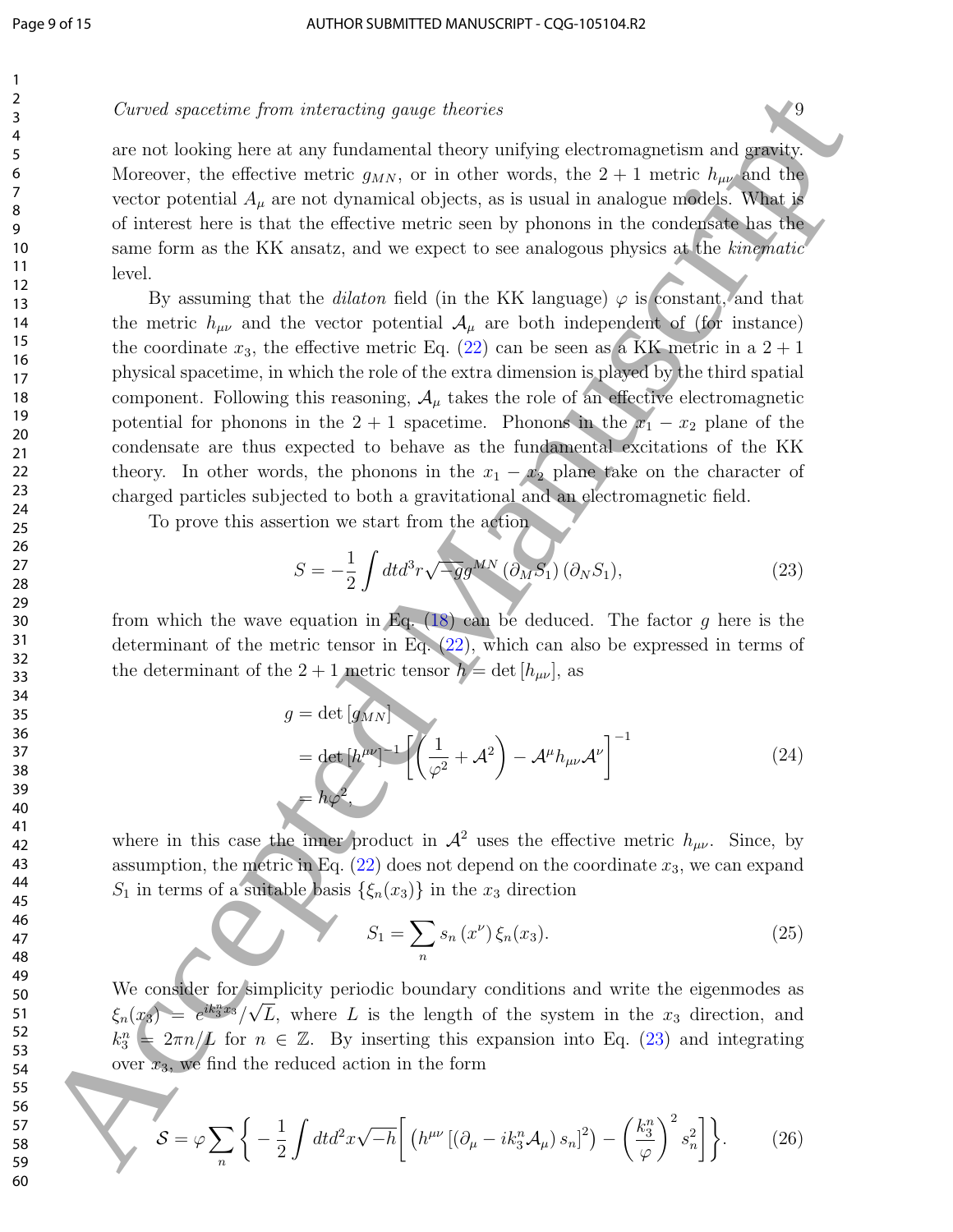It is given by the sum of an infinite number of actions, describing the dynamics of massive charged particles in the 2+1 dimensional transverse  $x_1 - x_2$  plane, and is what is called the Kaluza-Klein tower, in the KK numenclature. The values of the effective charges  $q_n$  and masses  $m_n$  for each mode are set by the value of the momentum of the mode in the  $x_3$  direction, that is  $q_n = \hbar k_3^n$ ,  $m_n = \hbar k_3^n/c\varphi$ . The ratio  $q/m = c\varphi$ , which is related to the cyclotron frequency  $\omega_c$  by  $\omega_c = Bq/m$ , is however the same for all the modes. Whilst other (more complicated) configuration in the  $x_3$ -direction could have been chosen, this simplest scenario already offers some of the hallmarks of KK theory, that is, the previously mentioned Kaluza-Klein tower of mass and charge modes.

#### 5. Experimental considerations

For an experimental realisation of the analog gravity effects discussed above, a number of criteria must be fulfilled. Firstly, the density-dependent gauge potential relies on the Rabi frequency and the corresponding energy scale to dominate over any collisional interaction energies. In practice this means  $\hbar\Omega$  must be larger than the chemical potential  $\mu$  of the Bose-Einstein condensate. Secondly, we need to ensure a suitable choice of atomic states and scattering lengths, such that a non-zero current nonlinearity can be obtained. For this one needs  $U_{11} \neq U_{22}$  which, if not readily available, can be achieved using Feshbach resonances. In other words, one needs to be in the adiabatic regime, where the dressed states arising from the light-matter interaction are not coupled. This not only requires that  $\hbar\Omega \gg \mu$ , but the atomic states must also be long lived. Finally, the nonlinear gauge potential should take some specific spatial form in order to emulate a specific spacetime structure in Eq. (19) or effective vector potential in Eq. (21). Similarly to the proposal in Ref. [52], the relevant phase profiles required to this purpose can be easily obtained using standard beam shaping technologies. Correct agachtene from interacting gange theories<br>
5 Accepte the animal of infinite multi-multi-multi-multi-multi-multi-multi-multi-multi-multi-multi-multi-multi-multi-multi-multi-multi-multi-multi-multi-multi-multi-multi

Let us consider the example of a constant effective magnetic field for the implementation of effectively charged phonons on curved spacetime. More complex configurations can be obtained by opportunely choosing the space and time dependence of the experimental parameters. In what follows we use the cylindrical coordinates  $(r, \theta, z)$ , defined as

$$
r = \sqrt{x_1^2 + x_2^2},\tag{27}
$$

$$
\theta = \arctan(x_2/x_1),\tag{28}
$$

$$
z = x_3. \tag{29}
$$

In order to clearly separate the mean-field dynamics from the dynamics of phonons, we tailor the laser beam in such a way that  $\nabla \phi \sim (1/r)\hat{e}_{\theta}$ , with  $\hat{e}_{\theta}$  the unit vector in the tangent direction. In this case, the zero-order synthetic vector potential gives rise to a zero effective magnetic fields for the atoms. We choose the remaining experimental parameters, that is, the Rabi frequency and the mean-field coupling constants  $U_{11}-U_{22}$ , in such a way that  $\mathcal{A} = (B/2)r \hat{e}_{\theta}$ . In this way, the corresponding effective magnetic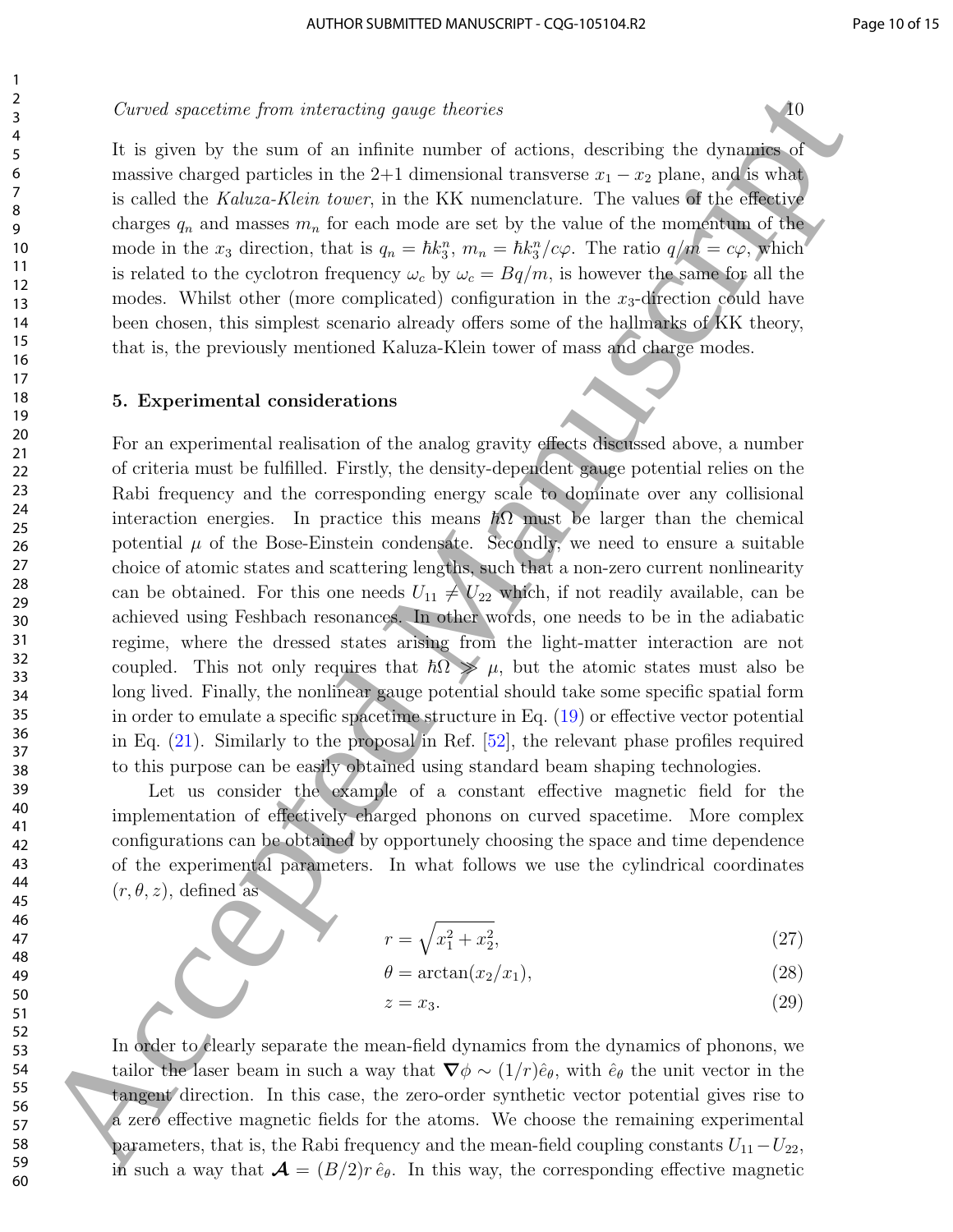

Figure 1. Scheme of the experimental set-up discussed in the text, needed to simulate effectively charged phonons in a BEC under the action of a homogeneous effective magnetic field. The velocity profile of the physical velocity in the plane of the condensate  $\mathbf{v}_0^{\perp}$  is used to induce a curvature in the effective metric  $h_{\mu\nu}$  experienced by phonons in the plane of the condensate. The internal states of the two-level atoms are coupled by a laser beam, whose phase gradient  $\phi$  is circularly directed. The Rabi frequency  $\Omega$  and/or the mean-field coupling constants  $U_{ij}$  are finally tuned in order to implement a constant effective magnetic field on phonons.

field felt by phonons is constant and equal to B. Note here that, if we let  $U_{11} - U_{22}$ vary in space, we need to suitably shape  $U_{12}$  as well, in order to keep the mean-field interaction parameter  $U$  constant and ensure that the speed of sound  $c_s$  is homogeneous and the conformal factor in the metric (19) constant.

The curvature of the reduced  $(2+1)$  metric  $h_{\mu\nu}$  is encoded in its time-time component  $h_{00} = -(c^2 + v_0^2)$ . Let us denote  $f(t,r)$  the spacetime profile we want to implement for this term. This condition, together with the constraint provided by the definition of the dilaton field  $\varphi$  (here just a constant), completely determine the spacetime profile of the physical velocity  $\mathbf{v}_0$  in the system. Accordingly, the component of the velocity in the longitudinal direction is determined by the condition  $K(v_0 - v_a)_3^2 = c^2 \varphi f(t, r)$ , where K is some large non-dimensional constant in order to ensure that  $\varphi^2 \gg 1$  also. The need of tailoring both the longitudinal and transverse components of the physical velocity might be experimentally challenging.

To overcome this difficulty we could carefully design the longitudinal component of  $v_a$  such that the above constraints are satisfied, keeping the longitudinal component of the physical velocity constant. This is most easily done by tailoring the profile of the phase of the laser and/or of the Rabi frequency. We will here assume it being zero for simplicity in the following. The transverse (the  $x_1 - x_2$ ) component  $\mathbf{v}_0^{\perp}$  of the velocity takes thus the form  $(v_0^{\perp})^2 = c^2 [1 - f(t, r)]$ . It is this component of the velocity that provides the curvature of the  $h_{\mu\nu}$  metric in the proposed configuration. We require  $c_s^2$ (or simply  $c^2$  if  $v_a \ll c$ ) to be fixed in order to maintain a homogeneous conformal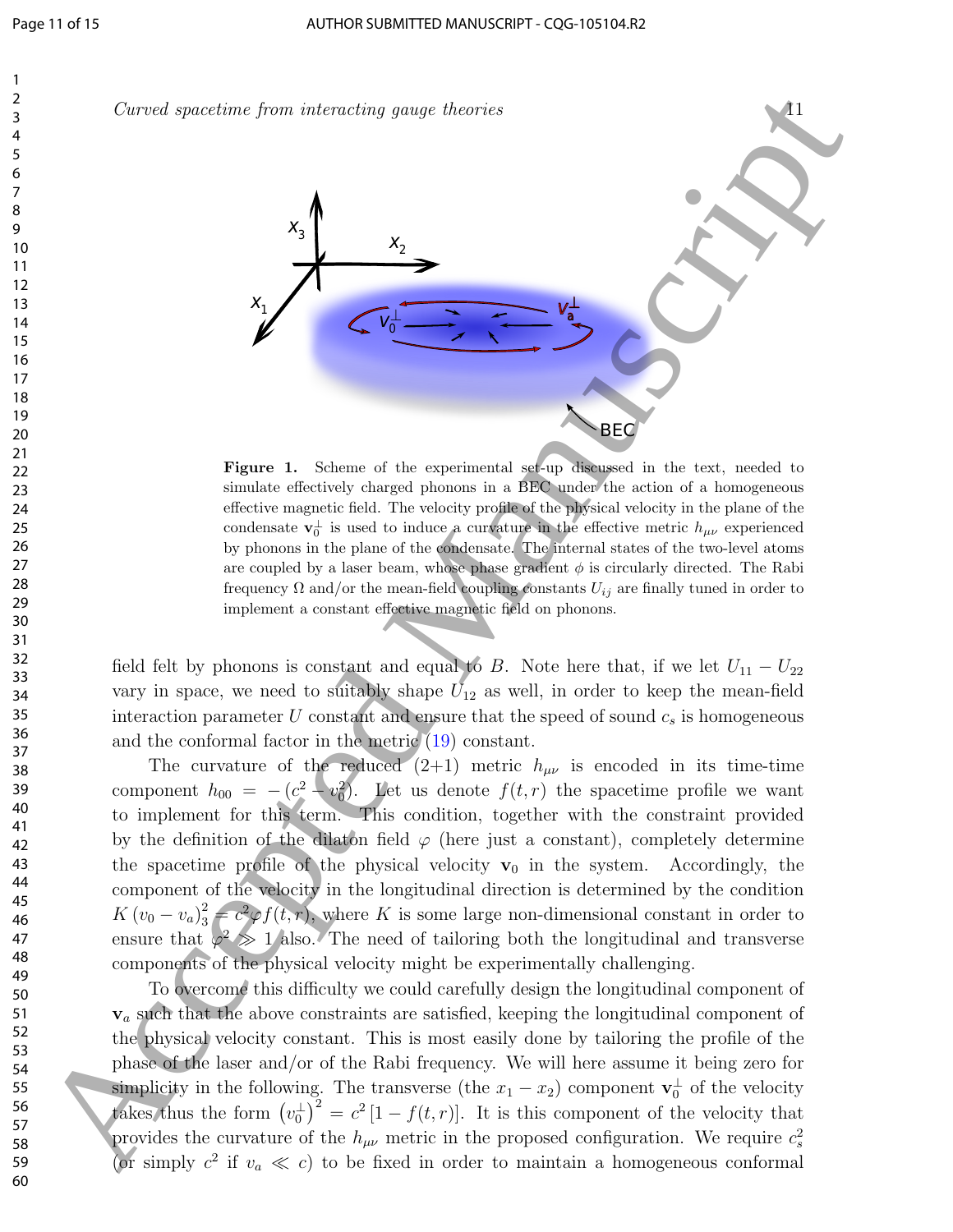factor of the metric throughout space. This constraint can be relaxed in the geometrical acoustic limit (or in other terms in the eikonal approximation) [1], since the physics is insensitive to the conformal factor of the metric in this case.

With this choice of parameters, the coordinate transformation in Eq. (20) takes the differential form

$$
dt' = dt + \frac{1}{c} \left( \frac{\varphi}{f(t,r)} \right)^{1/2} \left( dz + \frac{B}{2} r^2 d\theta \right). \tag{30}
$$

A possible set-up for this is the two-dimensional pancake shaped condensate illustrated in Fig. 1. Here, the phonons living on the plane of the condensate gain an effective mass and charge once we populate a mode with a non-null longitudinal momentum. By imprinting an asymmetric perturbation in the transverse plane, we excite effectively charged phonons, which in the presence of a constant magnetic field will precess with the cyclotron frequency  $\omega_c$ .

The set-up discussed here does not satisfy periodic boundary conditions in the  $x_3$  direction, but we are still able to excite a plane wave in this direction, providing phonons in the transverse plane with charge and mass. Nonetheless, periodic boundary conditions in (at least) one direction required for simple mass/charge modes follows naturally from most experimentally available atom traps. For instance, a harmonic trap is indeed cylindrically symmetric. Distinct mass and charge modes in the Kaluza-Klein tower for the phonons are therefore well-defined.

More interesting physics can in principle be simulated, and further study needs to be done in order to address specific cosmological scenarios. For example, the evaporation of a black hole via the emission of massive (and charged) particles in the different KK tower of modes can be simulated by creating a (sonic) horizon in the system. Moreover, high intensity effective electromagnetic fields can be implemented by opportunely tuning the condensate velocity and the light-matter interaction parameters. This opens the door to investigating the high intensity physics of quantum fields, such as the Schwinger pair production [53]. In the analogue case, phonons pair with positive and negative norm are created because of the vacuum fluctuations in the system, which are pulled apart by the intense effective field acting on them. Correct spacetives from interacting scape facential<br>seconds in the control matrix in the control manuscript interaction of the control manuscript<br>seconds into the interaction in the distort expectence<br>into the interaction

## 6. Summary and Conclusion

We have shown that density-dependent synthetic gauge fields acting on neutral atoms can be exploited in order to enrich the physics that can be simulated in a BEC implementation of gravity analogues. Such nonlinear fields opens up the possibility of introducing a new, independent, and versatile degree of freedom, useful for designing effective spacetime for phonons. The structure of this effective spacetime depends on the details of the atom-field interaction parameters and can be easily adjusted by designing the experimental set-up. As an application of the model, we showed that effectively charged particles subjected to both a gravitational and an electromagnetic field can be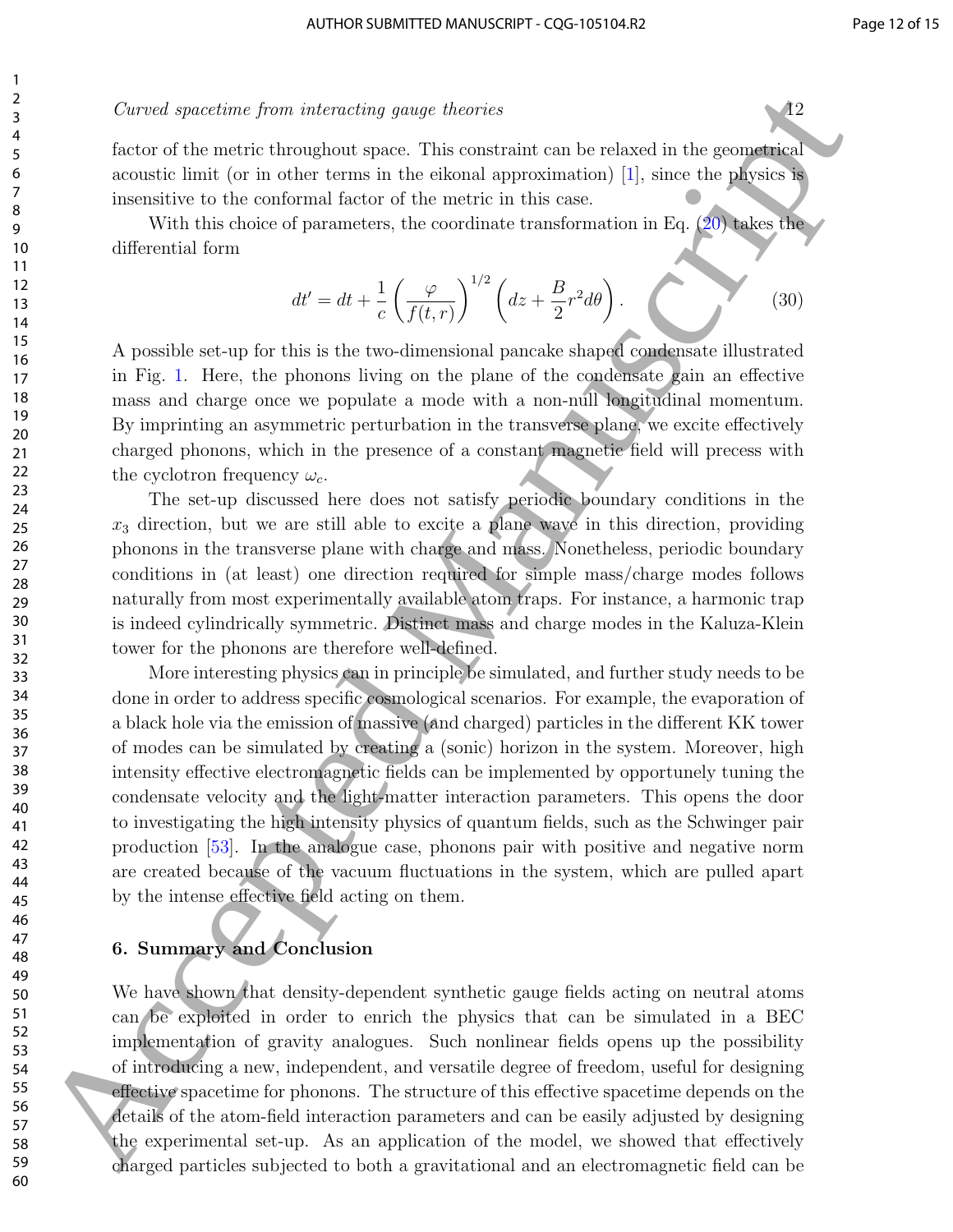simulated with phonons. This provides an example of the novelty of the model and the enriched physics that the framework of analogue gravity is capable to simulate when considering synthetic electromagnetic field. We pointed out that non-trivial analogue physics can be simulated even with a static condensate, using exclusively the degree of freedom provided by the nonlinear synthetic vector potentials acting on the atoms.

# Acknowledgments

S.B gratefully acknowledge financial support by the Julian Schwinger Foundation. N.W acknowledges support from the EPSRC CM-CDT Grant EP/L015110/1, P.O¨ acknowledges support from EPSRC EP/M024636/1. D.F. acknowledges financial support from the European Research Council under the European Unions Seventh Framework Programme (FP/20072013)/ERC GA 306559 and the EPSRC (Grant EP/P006078/2). Correct systems from thermode system force is a measurement of the model system contribute of the probability of the model system contribute of the system of the system contribute of the system contribute of the system of

# References

- [1] Carlos Barceló, Stefano Liberati, and Matt Visser. Analogue gravity. Living Reviews in Relativity, 14(1):3, May 2011.
- [2] Mário Novello, Matt Visser, and Grigori Volovik. Artificial black holes. World Scientific, 2002.
- [3] Daniele Faccio, Francesco Belgiorno, Sergio Cacciatori, Vittorio Gorini, Stefano Liberati, and Ugo Moschella. Analogue Gravity Phenomenology: Analogue Spacetimes and Horizons, from Theory to Experiment, volume 870. Springer, 2013.
- [4] Stephen W Hawking. Black hole explosions. Nature, 248(5443):30–31, 1974.
- [5] Stephen W Hawking. Particle creation by black holes. Communications in mathematical physics, 43(3):199–220, 1975.
- [6] William George Unruh. Experimental black-hole evaporation? Phys. Rev. Lett., 46(21):1351, 1981.
- [7] Erwin Schrödinger et al. The proper vibrations of the expanding universe. *Physica*, 6(7):899–912, 1939.
- [8] Leonard Parker. Particle creation in expanding universes. Phys. Rev. Lett., 21(8):562, 1968.
- [9] Jeff Steinhauer. Observation of thermal hawking radiation and its entanglement in an analogue black hole. arXiv preprint arXiv:1510.00621, 2015.
- [10] Jeff Steinhauer. Observation of self-amplifying hawking radiation in an analogue black-hole laser. Nature Physics, 10(11):864–869, 2014.
- [11] Oren Lahav, Amir Itah, Alex Blumkin, Carmit Gordon, Shahar Rinott, Alona Zayats, and Jeff Steinhauer. Realization of a sonic black hole analog in a bose-einstein condensate. Phys. Rev. Lett., 105(24):240401, 2010.
- [12] Germain Rousseaux, Christian Mathis, Philippe Maïssa, Thomas G Philbin, and Ulf Leonhardt. Observation of negative-frequency waves in a water tank: a classical analogue to the hawking effect? New Journal of Physics, 10(5):053015, 2008.
- [13] E Rubino, F Belgiorno, SL Cacciatori, M Clerici, V Gorini, G Ortenzi, L Rizzi, VG Sala, M Kolesik, and D Faccio. Experimental evidence of analogue hawking radiation from ultrashort laser pulse filaments. New Journal of Physics, 13(8):085005, 2011.
- [14] Matt Visser. Acoustic black holes: horizons, ergospheres and hawking radiation. Classical and Quantum Gravity, 15(6):1767, 1998.
- [15] B Reznik. Origin of the thermal radiation in a solid-state analogue of a black hole. *Phys. Rev.* D, 62(4):044044, 2000.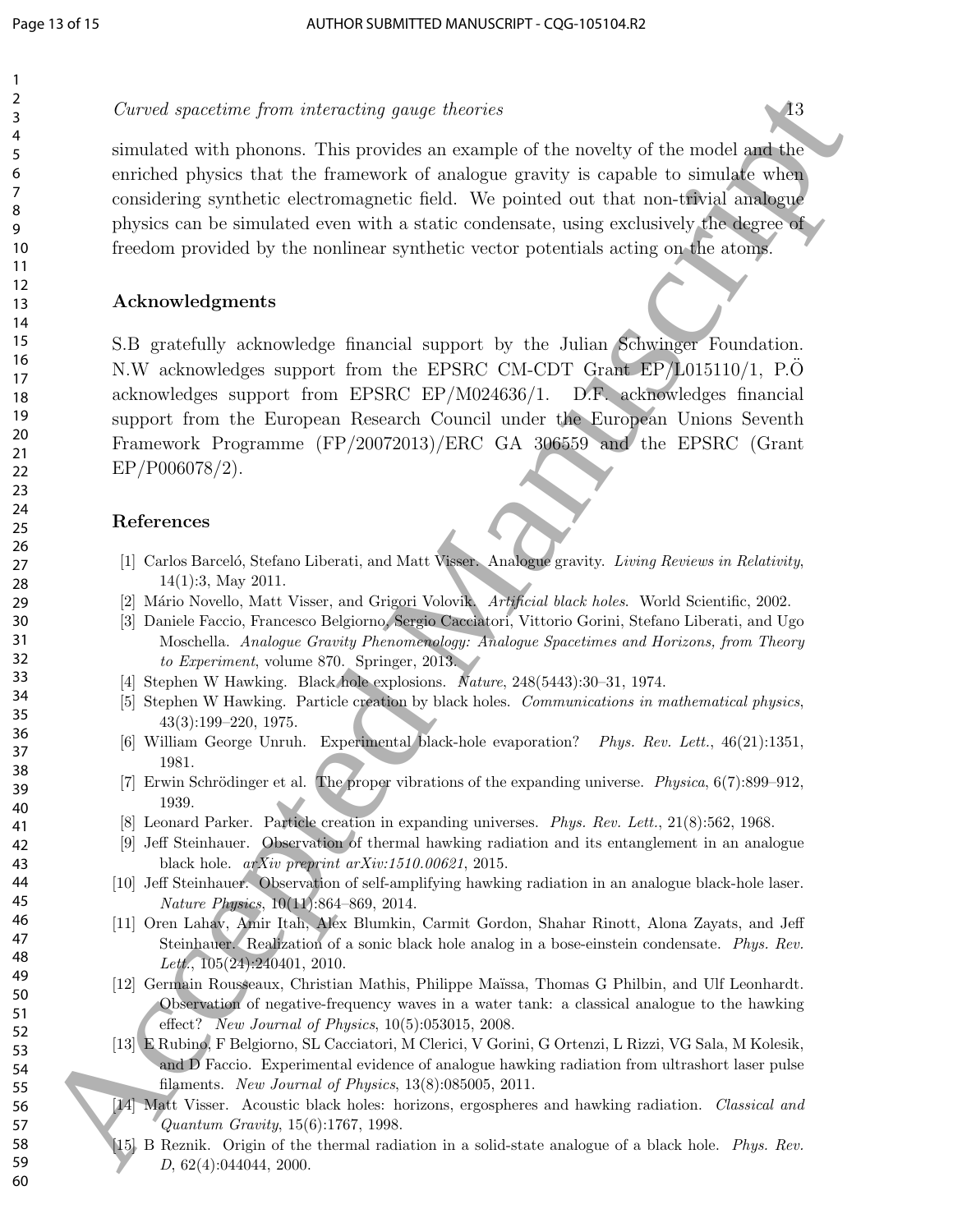| S                                 |
|-----------------------------------|
| ı                                 |
| $\overline{\phantom{a}}$          |
| ť                                 |
|                                   |
|                                   |
| J                                 |
| 10                                |
|                                   |
| 1<br>ı                            |
| 1<br>,                            |
| 1                                 |
| į<br>1                            |
| l!                                |
| 16                                |
| 1                                 |
| 18<br>3                           |
| 19<br>9                           |
| $\overline{20}$                   |
| $\overline{2}$<br>1               |
| $\overline{\mathbf{r}}$<br>,      |
| $\frac{1}{2}$<br>ξ                |
| $\frac{24}{3}$                    |
| $\overline{\mathbf{r}}$           |
| $\frac{2}{5}$                     |
|                                   |
| $\overline{2}$                    |
| 28                                |
| $\overline{2}$<br>9               |
| 3O                                |
| š<br>1                            |
| 3<br>,                            |
| 3                                 |
| ξ<br>ļ                            |
| ś!                                |
| βÉ                                |
| $\overline{\mathbf{S}}$           |
| $\overline{\mathbf{S}}$<br>ξ<br>j |
| .<br>39                           |
| Ļ                                 |
| 41                                |
| 4<br>2                            |
|                                   |
| 4 <sup>2</sup><br>ξ               |
| 44                                |
| 45                                |
| 46                                |
| 4                                 |
| 48                                |
| 49                                |
| l<br>50                           |
| 5<br>l<br>1                       |
| 5<br>l<br>2                       |
| $\overline{\mathbf{5}}$<br>l<br>ξ |
| $\overline{5}4$<br>l              |
| 5ś<br>l                           |
| $\overline{\delta}$<br>l          |
| $\overline{\phantom{a}}$<br>l     |
| 58<br>l                           |
| 59<br>l                           |
|                                   |
| 60                                |

Curved spacetime from interacting gauge theories 14

- [16] Luis Javier Garay, JR Anglin, JI Cirac, and P Zoller. Sonic analog of gravitational black holes in bose-einstein condensates. Phys. Rev. Lett., 85(22):4643, 2000.
- [17] U Leonhardt, T Kiss, and P Öhberg. Bogoliubov theory of the hawking effect in bose–einstein condensates. Journal of Optics B: Quantum and Semiclassical Optics, 5(2):S42, 2003.
- [18] U Leonhardt, T Kiss, and P Öhberg. Theory of elementary excitations in unstable bose-einstein condensates and the instability of sonic horizons. Phys. Rev. A, 67(3):033602, 2003.
- [19] Stefano Liberati, Matt Visser, and Silke Weinfurtner. Analogue quantum gravity phenomenology from a two-component bose–einstein condensate. Classical and Quantum Gravity, 23(9):3129, 2006. Correlation from interacting pany fictorize<br>
(ii) For Facture (Target Accession Accession Manuscript Accession Manuscript Accession Manuscript Accession Manuscript Accession Manuscript Accessive Manuscript Accessive Manus
	- [20] Carlos Barceló, Stefano Liberati, Sebastiano Sonego, and Matt Visser. Quasi-particle creation by analogue black holes. Classical and Quantum Gravity, 23(17):5341, 2006.
	- [21] Stefano Finazzi and Renaud Parentani. Black hole lasers in bose–einstein condensates. New Journal of Physics, 12(9):095015, 2010.
	- [22] S Giovanazzi. Hawking radiation in sonic black holes. Phys. Rev. Lett., 94(6):061302, 2005.
	- [23] U Leonhardt and P Piwnicki. Optics of nonuniformly moving media. Phys. Rev. A, 60(6):4301, 1999.
	- [24] Ulf Leonhardt and Paul Piwnicki. Relativistic effects of light in moving media with extremely low group velocity. *Phys. Rev. Lett.*,  $84(5):822$ ,  $2000$ .
	- [25] WG Unruh and R Schützhold. On slow light as a black hole analogue. Phys. Rev. D,  $68(2):024008$ , 2003.
	- [26] Mike Petev, Niclas Westerberg, Daniel Moss, Elenora Rubino, C Rimoldi, SL Cacciatori, F Belgiorno, and D Faccio. Blackbody emission from light interacting with an effective moving dispersive medium. Phys. Rev. Lett., 111(4):043902, 2013.
	- [27] David Vocke, Calum Maitland, Angus Prain, Kali E. Wilson, Fabio Biancalana, Ewan M. Wright, Francesco Marino, and Daniele Faccio. Rotating black hole geometries in a two-dimensional photon superfluid. Optica, 5(9):1099–1103, Sep 2018.
	- [28] Birger Horstmann, Benni Reznik, Serena Fagnocchi, and J Ignacio Cirac. Hawking radiation from an acoustic black hole on an ion ring. Phys. Rev. Lett., 104(25):250403, 2010.
	- [29] PD Nation, MP Blencowe, AJ Rimberg, and E Buks. Analogue hawking radiation in a dc-squid array transmission line. Phys. Rev. Lett., 103(8):087004, 2009.
	- [30] Roberto Balbinot, Alessandro Fabbri, Serena Fagnocchi, Alessio Recati, and Iacopo Carusotto. Nonlocal density correlations as a signature of hawking radiation from acoustic black holes. Phys. Rev. A, 78(2):021603, 2008.
	- [31] Jose Tito Mendonca, Gert Brodin, and Mattias Marklund. Vacuum effects in a vibrating cavity: time refraction, dynamical casimir effect, and effective unruh acceleration. Physics Letters A, 372(35):5621–5624, 2008.
	- [32] PD Nation, JR Johansson, MP Blencowe, and Franco Nori. Colloquium: Stimulating uncertainty: Amplifying the quantum vacuum with superconducting circuits. Reviews of Modern Physics, 84(1):1, 2012.
	- [33] Ralf Schützhold. Refractive index perturbations–unruh effect, hawking radiation or dynamical casimir effect? arXiv preprint arXiv:1110.6064, 2011.
	- [34] Petr O. Fedichev and Uwe R. Fischer. Gibbons-hawking effect in the sonic de sitter space-time of an expanding bose-einstein-condensed gas. Phys. Rev. Lett., 91:240407, Dec 2003.
	- [35] Piyush Jain, Silke Weinfurtner, Matt Visser, and C. W. Gardiner. Analog model of a friedmannrobertson-walker universe in bose-einstein condensates: Application of the classical field method. Phys. Rev. A, 76:033616, Sep 2007.
	- [36] N Westerberg, S Cacciatori, F Belgiorno, F Dalla Piazza, and D Faccio. Experimental quantum cosmology in time-dependent optical media. New Journal of Physics, 16(7):075003, 2014.
	- [37] A. Prain, S. Vezzoli, N. Westerberg, T. Roger, and D. Faccio. Spontaneous photon production in time-dependent epsilon-near-zero materials. Phys. Rev. Lett., 118:133904, Mar 2017.
	- [38] J. Dalibard, F. Gerbier, G. Juzeliūnas, and P. Öhberg.  $Rev. Mod. Phys.$ , 83:1523–1543, 2011.